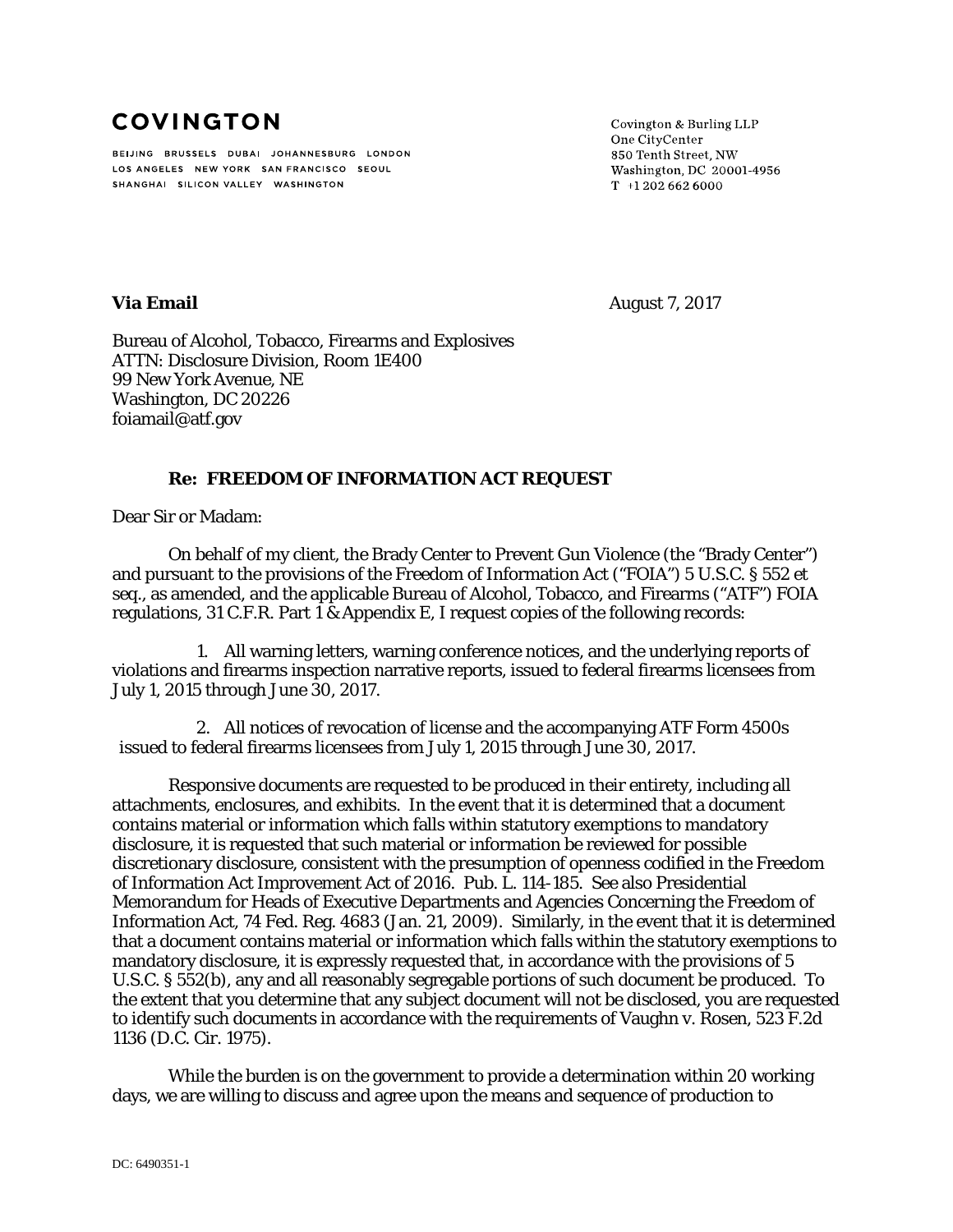#### **COVINGTON**

Bureau of Alcohol, Tobacco, Firearms and Explosives August 7, 2017 Page 2

facilitate government compliance with the law. It is further requested that, to the extent possible, documents in logical groupings, determined to be disclosable, be provided in accordance with this request on an incremental basis as soon as they become available. To the extent you have any questions after reviewing our request, do not hesitate to contact undersigned counsel.

## **FEE WAIVER REQUEST**

Pursuant to 31 C.F.R. § 1.7(d), the Brady Center to Prevent Gun Violence requests a fee waiver. "Fees *shall* be waived or reduced by this official when it is determined, based upon the submission of the requester, that a waiver or reduction of the fees is in the public interest because furnishing the information is likely to contribute significantly to public understanding of the operations or activities of the government and is not primarily in the commercial interest of the requester." 31 C.F.R.  $\S 1.7(d)(1)$  (emphasis added). Thus, the ATF must waive or reduce the Brady Center's fees because it has no commercial interest in the requested information and, instead, requests this information to educate the public at large regarding the ATF's operations and activities to share information about guns used in criminal activity with other organizations throughout the country. *See id.*

The Brady Center is a  $501(c)(3)$  non-profit corporation dedicated to creating a safer America by cutting gun deaths in half by 2025. Its innovative and exciting strategy centers on the idea of keeping guns out of the wrong hands through three impact-driven, broadly engaging campaigns: (1) a policy focus to "Finish the Job" so that life-saving Brady background checks are applied to all gun sales; (2) to "Stop 'Bad Apple' Gun Dealers" – the 5 percent of gun dealers that supply 90 percent of all crime guns; and (3) to lead a new national conversation and change social norms around the real dangers of guns in the home, to prevent the homicides, suicides, and unintentional shootings that happen every day as a result. The requested information will be used to educate the public and further these goals.

If the request is denied, This firm and the undersigned will be responsible for the reasonable cost of locating and reproducing the requested documents to the extent required by your regulations and not otherwise waived. If such cost will exceed \$250, please contact us before incurring such cost.

Please direct all correspondence related to this request to:

Kevin Barnett Covington & Burling LLP One CityCenter 850 Tenth Street NW Washington, D.C. 20001 kbarnett@cov.com 202-662-5430